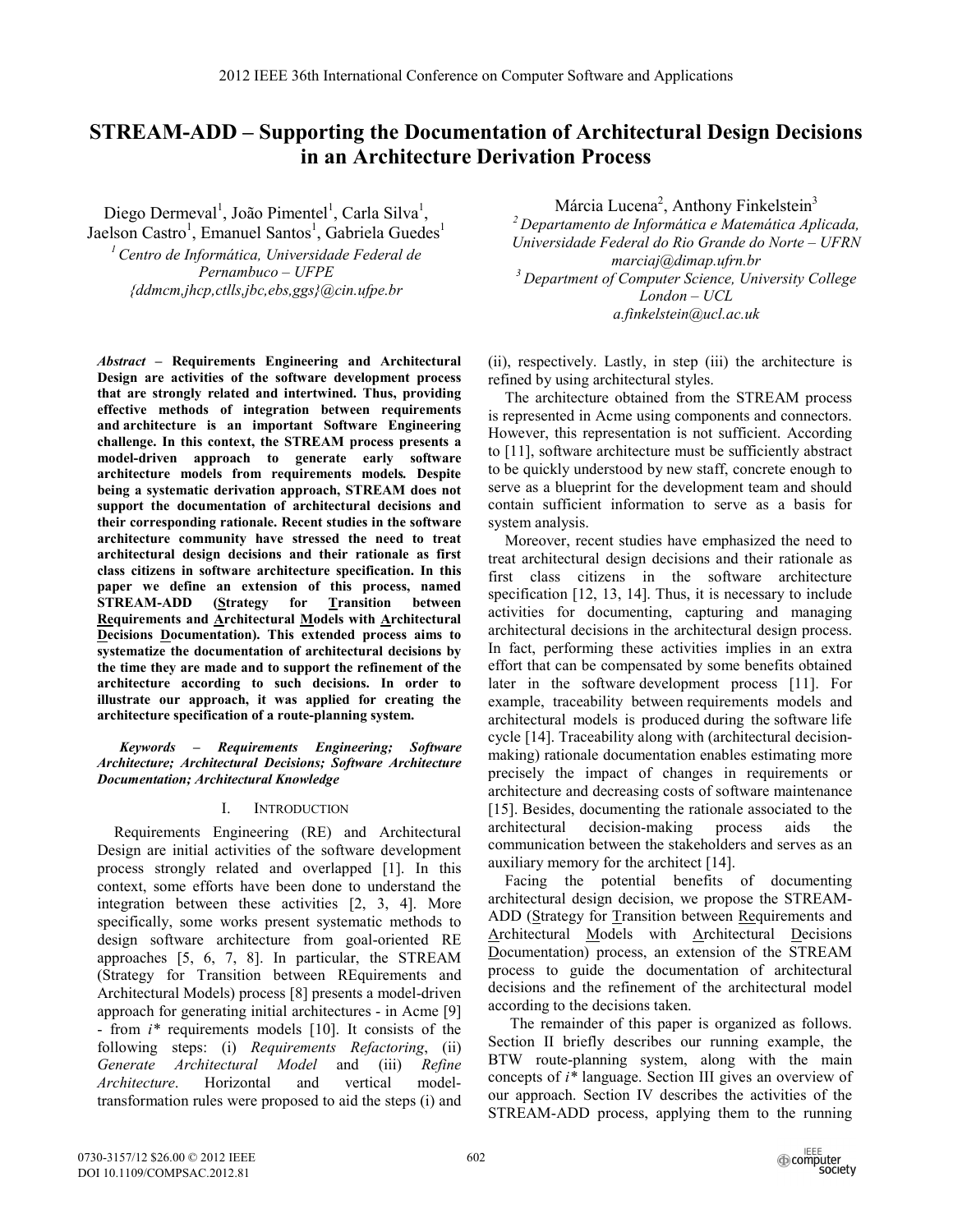example. Section V discusses related works. Finally yet importantly, Section VI summarizes our work, presents our conclusions and points out future works.

#### II. RUNNING EXAMPLE

This section briefly describes the BTW (By The Way) system, which is going to be used to illustrate our approach. The BTW system [16] consists on a routeplanning system that helps users define a specific route through advices given by another user. This information might be filtered to provide only relevant information about the place that a user intends to visit.

Fig. 1 presents an excerpt of the requirements model of the BTW system, represented with the *i\** notation [10]. Using *i\**, we can describe both the system and its environment in terms of intentional dependencies among actors. In a dependency, an actor, called a *depender,* requires a *dependum* that can be provided by an actor, called *dependee*. The *dependum* may be a goal, a softgoal, a task or a resource. Goals represent the intentions, needs or objectives of an actor. Softgoals are objectives of subjective nature – they are generally used to express non-functional requirements. The tasks represent a way to perform some action to obtain the satisfaction of a goal or a softgoal. The resources denote data, information or a physical resource that an actor may provide or receive.



Figure 1. Modular *i\** model of the BTW system

In Fig. 1 there is an actor which represents the software system to be developed (*BTW*), actors illustrative of human agents (*Travelers*, that can be *Advice Giver* and *Advice Receiver*), and an actor on behalf of an external system (*Internet Provider*). The software system actor (*BTW*) is also refined in the SR (Strategic Rationale) model by exploiting its internal details to describe how the dependencies are accomplished. For the sake of space, the SR model of BTW system is suppressed in this paper; however it can be seen in [8].

#### III. STREAM-ADD OVERVIEW

The goal of the original STREAM process is to generate architectural models, in Acme, from requirements models in *i\**, by using model transformations [8]. That process has an activity focused on the refinement of architectural models by the application of architectural styles and architectural refinement patterns. However, this activity is not entirely systematized and does not allow the documentation of the rationale involved in the decision-making performed during the architectural design refinement.

To overcome this limitation, we have defined the STREAM-ADD process, which is an extension of the STREAM process richer support to making and documenting architectural decisions. The three activities of this new process are depicted in Fig. 2. The first two activities, *Requirements Refactoring* and *Generate Architectural Model*, were maintained as-is from the original STREAM [8]. The last activity (*Refine Architectural Model With Architectural Decisions*) has been extended to support the documentation of architectural decisions and to make the architectural refinement more systematic.



Figure 2. Overview of the STREAM-ADD process

The *Requirements Refactoring* activity is concerned with the modularization of the *i\** model. It is a first step towards identifying the system's components. To achieve this, a set of model transformation rules is applied [17]. During the *Generate Architectural Model* activity the requirements model is mapped onto components and connectors of an early architectural model also, based on a set of model transformation rules.

Before presenting the last activity, we apply the two first activities to our running example, the BTW system. The *Requirements Refactoring* activity relies on using a decomposition criterion based on the separation and modularization of elements or concerns that are not strongly related to the application domain. Fig.1 illustrates the *i\** model for the BTW system obtained as result of this activity. The highlighted elements in Fig. 1 represent new system actors, which are linked to the BTW itself.

During the *Generate Architectural Model* activity, transformation rules are used to translate the modular *i\** model (Fig. 1) onto an early architecture model in Acme [8]. The main elements of Acme are components, connectors, ports, roles, and representations. Acme components represent computational units of a system. Connectors represent and mediate interactions between components. Ports correspond to external interfaces of components. Roles represent external interfaces of connectors. Thus, ports and roles are points of interaction,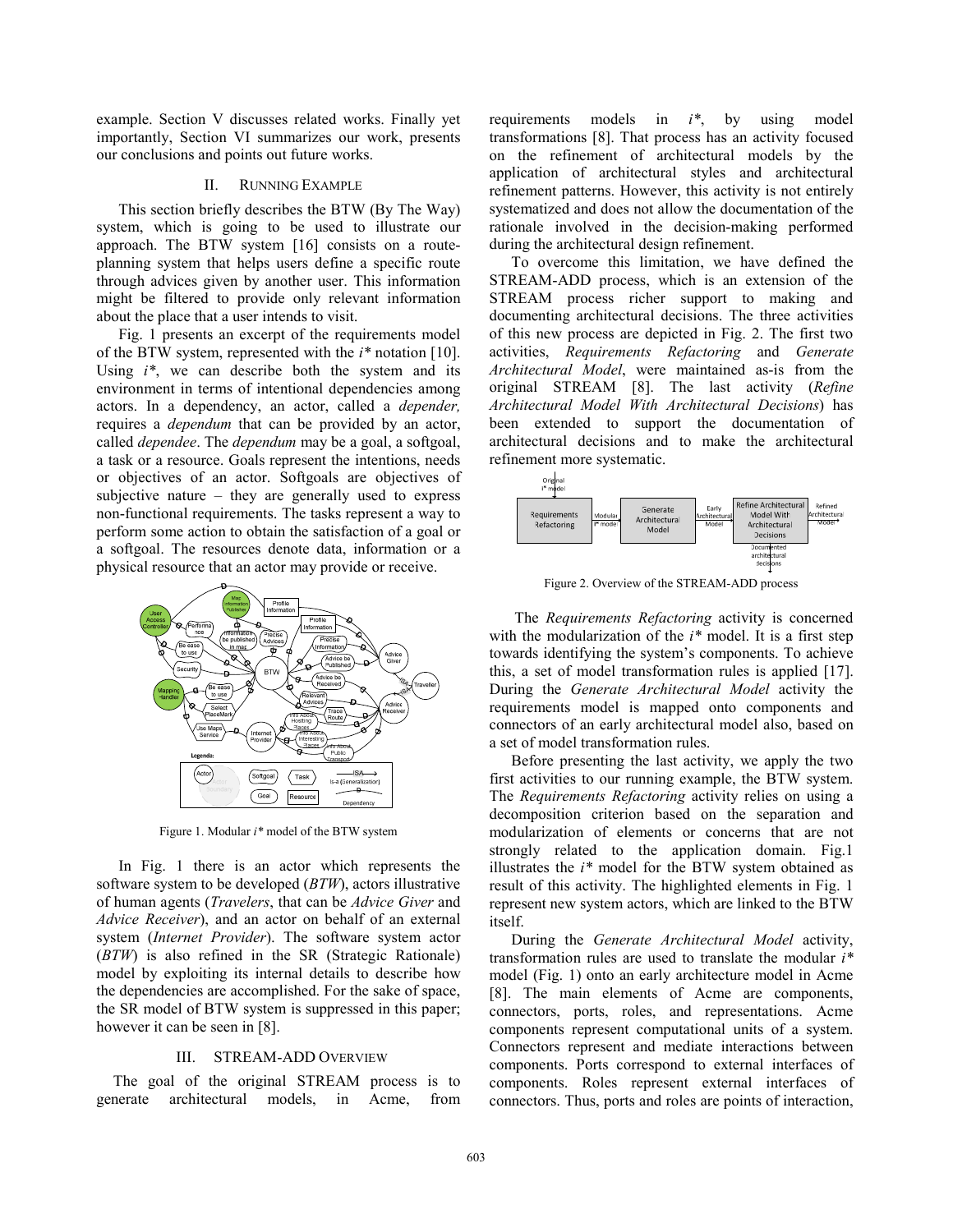respectively, between components and connectors. Representations allow a component, connector, port, or role to describe its design in detail by specifying a subarchitecture that refines the parent element.

The transformation rules provided in this activity define the mapping from *i\** actors to Acme components, and from *i\** dependencies to Acme connectors and ports. Applying this mapping to our running example (Fig. 1), seven components are generated: *BTW system* (the main actor); *User Access Controller*, *Map Information Publisher* and *Mapping Handler* (actors not related to the application domain); *Advice Giver*, *Advice Receiver* and *Internet Provider*. Fig. 3 shows the early architectural model mapped from the *i\** model. More details about the systematic application of these activities can be found in [8].



Acme

In the following section we will focus on the *Refine Architecture With Architectural Decisions* sub-process, since it is the novel contribution of this present work.

## IV. STREAM-ADD – ARCHITECTURAL MODEL REFINEMENT

The *Refine Architectural Model With Architectural Decisions* sub-process aims to refine the early architectural model, mapped from the *i\** model, by making and documenting architectural decisions. To do so, we designed a template (based on [12][13][18]) that relates the requirements (*i\**) and architecture (Acme) models used in the process. The defined template contains the following fields: *Requirements*, *Stakeholders*, *Non-Functional Requirements*, *Alternative* solutions, *Rationale*, *Decision*, *Design Fragment*, *Group*, *Status*, *Related artifacts*, *Phase/Iteration*, *Consequences*, and *Dependencies*. This template will be used to document architectural decisions made during this sub-process.

Moreover, to define the activities of this sub-process, we analyzed a classification scheme of architectural decisions presented in [13]. Our sub-process supports *Existence Decisions* related to structural aspects and *Executive Decisions* related to technology aspects.

Hereafter, we briefly describe each of these architectural decisions types used in the STREAM-ADD process.

Existence Decisions state that some element/artifact will positively be included in the architecture. This concerns both structural and behavioral decisions. Structural decisions lead to the creation of subsystems, layers, partitions and components in some view of the architecture. Behavioral decisions are related to how the elements interact together to provide functionality or to satisfy some non-functional requirement. Executive Decisions do not relate directly to the design elements or their qualities, but are essentially driven by the business environment, and affect the development process, the people, the organization, and to a large extent the choices of technologies and tools, e.g., the programming language to be used.

Fig. 4 presents the activities that constitute the *Refine Architectural Model With Architectural Decisions* subprocess. It is worth noting that we do not intend to guide architectural decision-making in this process, but rather to guide the documentation of these decisions, at the moment they are made, using a specific template. Fig. 5 will show the refinement of the BTW early architectural model after making and documenting one structural and one technology decision.



Figure 4. The *Refine Architectural Model With Architectural Decisions* sub-process

#### *A. Structural Decisions Documentation*

We consider as structural the following types of decisions: (i) architectural style application; (ii) refinement pattern application to specific non-functional requirements [5]; and (iii) component decomposition. The inputs of this activity are the modular *i\** model, the early architectural model, the documentation template and a NFRs list. This activity will be illustrated with an architectural style decision in the BTW system.

In the following we describe a set of steps that must be performed to fill the documentation template for each architectural decision made for a system. For the sake of space, here we are going to focus only on the architectural style decision.

*1) Identify Requirements and Stakeholders Addressed by the Decision* 

In this step, the requirements and stakeholders related to a decision are identified and documented in the template – the former in the *Requirements* and *NFRs*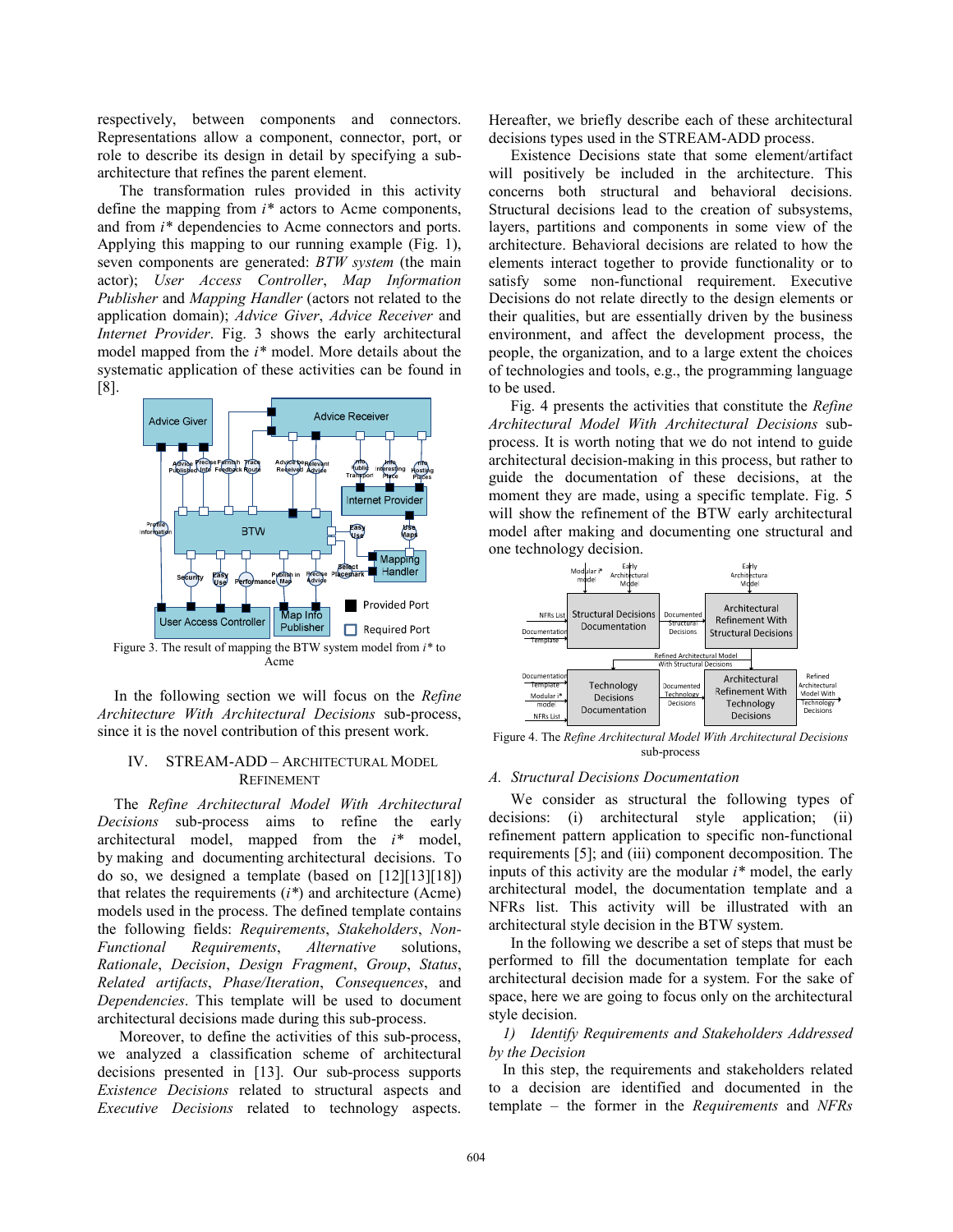fields, the latter in the *Stakeholders* fields. The *Requirements* field captures intentional elements of *i\** models, i.e., goals, tasks, resources and softgoals that influence the current decision-making*.* The *Stakeholders* field captures the stakeholders interested in these requirements. They may be actors in *i\** model that have dependency links with the identified requirements or actors from the organization that is developing the system, e.g., project manager, client, quality assurance staff, and so on.

In addition, considering the three types of NFRs – Product NFRs, External NFRs and Process NFRs [19] – the first type refers to NFRs that are essentially quality attributes of a product (e.g. performance). Thus, in this paper we consider that Product NFRs and softgoals are semantically equivalent. The second and third types influence architectural alternatives to consider during the decision-making process (e.g. use Free/Libre and Open Source Software technologies). However, these two NFR types are not usually represented in *i\** models. Hence, the External and Process NFRs are recorded in *NFR* field of the documentation template, as shown in the next step.

Table I – BTW system NFRs list

| <b>Softgoals</b>            | <b>Other NFRs</b>          |
|-----------------------------|----------------------------|
| Usability; Performance,     | Minimize Costs; Minimize   |
| Security; Recommendation    | Development Time; Maximize |
| Relevance; Precise Advices. | Mashup Engineering.        |

Table I illustrates the list of NFRs for our running example. This list is an input of the *Structural Decisions Documentation* activity. Softgoals were captured from the *i\** model (Fig. 1) and NFRs were identified from other artifacts of the BTW system, especially the project plan [16]. Since we are considering an architectural style decision, and Product NFRs (softgoals) affect the software architecture globally [7], the *Requirements* field of the template (Table II) is filled with all softgoals presented in Table I. The *Stakeholders* field of the template is filled with a non-software actor present in Fig. 1 that has some dependency with these softgoals – in this case, the *Travelle*r actor. The "NFRs" field is empty because it was noticed that the system' NFRs do not affect the architectural style decision.

#### *2) Identify Architectural Alternatives*

This step is concerned with considering possible architectural alternatives to attend the captured requirements. These alternative solutions will be recorded in the *Alternatives* field of the documentation template. For the case of identifying a suitable set of alternatives for deciding which architectural style to apply, we suggest consulting architectural style catalogues (such as [20]). By analyzing such catalogues, we identified two possible styles that could be applied to the early architectural model of the BTW system (Fig. 3): Model-View-Controller and Layers. So, the field "*Alternatives*" of the

template documenting this decision is filled with these architectural alternatives (Table II).

Table II – Documentation Template for the *Apply Layers Architectural Style* Architectural Decision



#### *3)Perform Contribution Analysis of Alternatives*

In this step, a contribution analysis is performed, based on [21]. The identified alternatives may contribute (negatively or positively) to the fulfillment of the softgoals and the NFRs documented in the template. Contributions are represented by a link whose source is an architectural alternative and whose target is a softgoal or a NFR. Each link has a label to express different kinds of contributions from the source to the target element: *help* (positive contributions), *hurt* (negative contributions) and *unknown* (neutral contributions).

The contribution analysis performed in this step for our running example was aided by the catalog presented in [20]. By consulting this catalog we have identified that, in general, the layer architectural style has neutral impact on *Performance* and *Usability*, and positive impact on *Security*. Additionally, we considered that the layer architectural style does not impact the *Precise Advices* and *Recommendation Relevance* softgoals. Therefore, this alternative has a neutral impact on these softgoals.

With respect to the MVC architectural style, the catalog indicates that this style has a positive impact on the *Usability* softgoal and a neutral contribution to the *Performance* and *Security* softgoals. The contributions to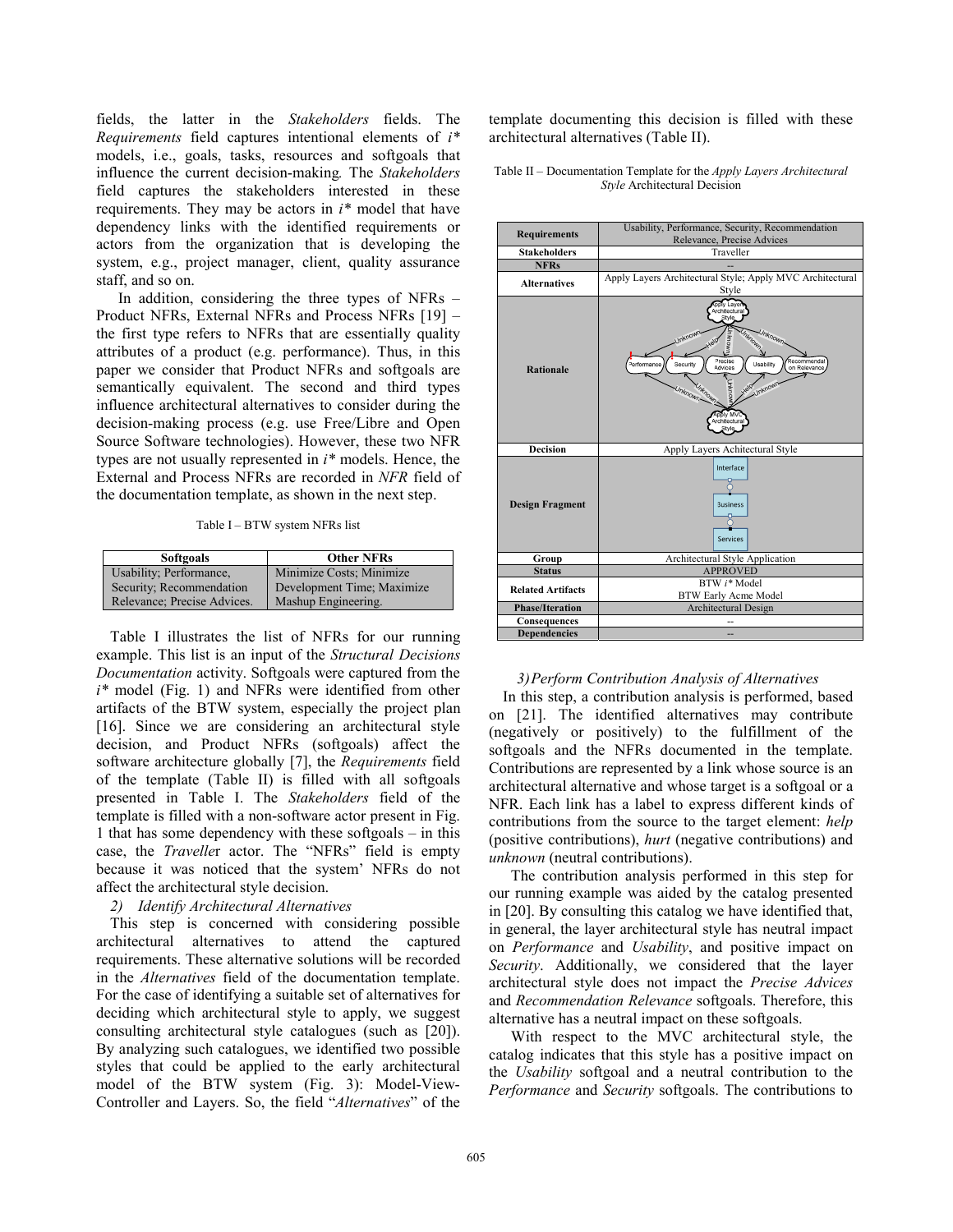*Precise Advices* and *Recommendation Relevance* sotfgoals are also neutral for this architectural alternative.

Last but not least, architectural alternatives can also impact on NFRs. Since there are no NFRs involved in this decision, there is no contribution from the alternatives to NFRs. The model capturing the contributions of the architectural style alternatives to the Softgoals/NFRs satisfaction are illustrated in the *Rationale* field of the documentation template (Table II). This model will be modified in the next step, by adding prioritization information.

## *4) Perform Trade-off Analysis of Alternatives*

After performing the contribution analysis, the software architect must identify which are the priorities of each softgoal/NFR involved in the analysis. High priority elements are marked with exclamation marks [21]. Then, the architect must perform a trade-off analysis of the alternatives and choose the one that best fulfills the set of softgoals and NFRs as a whole. The trade-off analysis should focus on maximizing the satisfaction of softgoals and NFRs with higher priority. Some reasoning mechanism, such as the one presented in [21], can also be used in order to identify the most suitable architectural alternative.

Once the architectural alternative has been chosen, it should be inserted in the *Decision* field of the documentation template. Besides that, the model in the *Rationale* field of the template must be updated with the prioritization information.

In the BTW system, the softgoals with highest priority are *Performance* and *Security*. Analyzing the architectural alternatives contributions we can see that the *Apply Layers Architectural Style* alternative contributes neutrally to *Performance* softgoal and contributes positively to *Security* softgoal. On the other hand, the *Apply MVC Architectural Style* alternative contributes positively to *Usability* softgoal. Thus, as *Performance* and *Security* softgoals have higher priority than *Usability* softgoal, the selected alternative is *Apply Layers Architectural Style* (documented in the *Decision* field of Table II).

# *5) Specify Architectural Decision Design Fragment*

Once the architectural alternative is already selected and documented in the template, the architect must specify a design fragment associated with the architectural decision. A design fragment is composed of architectural elements in Acme, to be incorporated to the early architectural model during the *Architectural Refinement With Structural Decisions* activity.

A design fragment has different characteristics, depending on the type of the structural architectural decision. For the case of architectural style application, it usually has a global impact in software architecture [7]. Thus, a design fragment produced by an architectural style application decision may modify the architecture as a whole, or a large part of it. In doing so, an architectural style design fragment should be composed of a high level architectural configuration representing the structure of the selected architectural style.

To specify the design fragment associated with the architectural style of BTW, we used the guidelines proposed by [8] to define a three-layer design fragment, whose layers are: *Interface*, *Business* and *Services*. This fragment illustrates how the layers are interconnected (Table II). Each layer is represented as an Acme representation to enable the insertion of other architectural elements in it.

It is important to note that the fragment specified in this step is going to be incorporated to the early architectural model in the *Architectural Refinement with Structural Decisions* activity (Section B).

*6) Fill Additional Information* 

The last step for the documentation of an architectural decision is to fill the additional information in the documentation template. It includes: (i) *Group* – information about the type of architectural decision; (ii) *Status* – the status of the architectural decision (rejected, approved, and so on [13]); (iii) *Related Artifacts* – documents the artifacts related to the documented decision; (iv) *Phase/Iteration* – captures the phase or iteration in which the architectural decision was made; (v) *Consequences* – all consequences that arise when an architectural decision is made must be recorded in this field. For instance, the decision may result in other architectural decisions, or require to create or modify requirements, to create new constraints in the environment, and so on [12]; (vi) *Dependencies* – the dependencies between new architectural decisions with decisions already made are recorded in this field. The identification of decisions dependencies can be aided by the work presented in [13].

Applying this step to the BTW system, the *Group* field is filled with the type of the decision made, that is *Architectural Style Application*. The *Status* field is filled with the attribute *APPROVED* to indicate that this decision has been accepted. With respect to the *Related Artifacts* field, it is filled with the names of the requirements model and the early architectural model of BTW system. The *Phase/Iteration* field is filled with the "Architectural Design" phase. Finally, it was not identified consequences and dependencies for this decision, thus the *Consequences* and *Dependencies* fields of the documentation template are empty. The complete structural architectural documentation template of the *Apply Layers Architectural Style* decision is presented in Table II.

# *B. Architectural Refinement With Structural Decisions*

In this activity, all structural architectural decisions made on the previous activity are used to refine the early architectural model derived from the *i\** model. This activity receives as input a set of structural architectural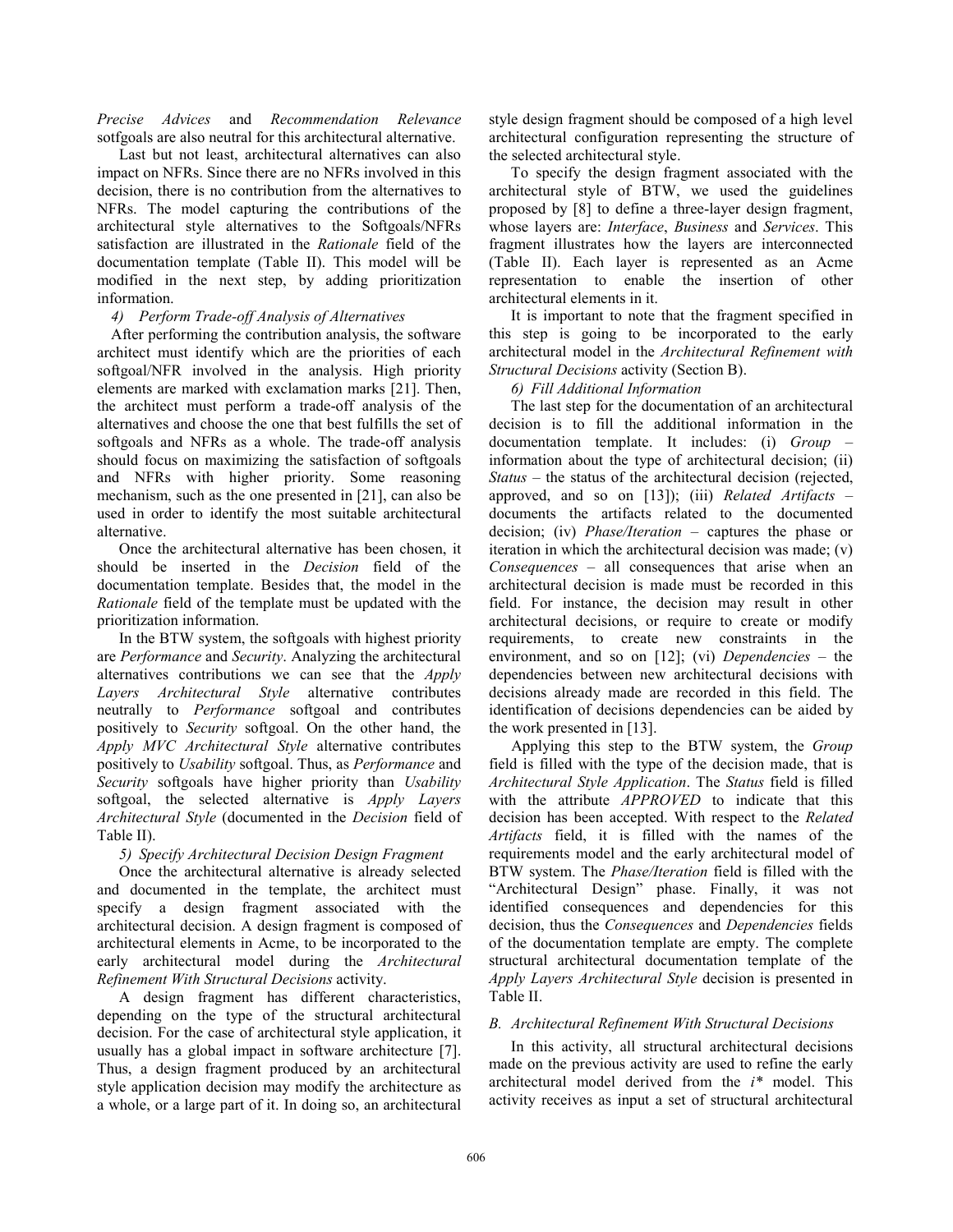decisions documented and the early architectural model of the system. The architectural refinement occurs by applying the structural decisions design fragments to the early architectural model.

There is no predefined order to refine the architectural model using the structural decisions design fragments documented in the decisions made. Nevertheless, we propose two general guidelines that might help the selection of an appropriate sequence for the architectural refinement:

Guideline 1. The architectural style decisions should have the highest priority in the architectural refinement sequence. This guideline is motivated by the idea that, in general, architectural styles affect the system architecture in a global way [7].

**Guideline 2.** Architectural decision design fragments whose architectural configuration is more complex should have higher priority. The complexity of the fragments may be measured according to the number of Acme components, representations and connectors.

After establishing a refinement sequence for the architectural decisions, for each structural decision, the architect must analyze its design fragment, identify the architectural model elements affected by the fragment and perform the refinement. It is important to note that the refinement of architectural models is incremental, so that a decision should be applied to refine the architectural model derived from the refinement according to the previous decision.

In our running example, the early architectural model of the BTW system (Fig. 3) is refined with the *Apply Layers Architectural style* (Table II). The architecture represented in Fig. 5 is the BTW architectural model refined with this architectural decision. For the moment ignore the blue dashed (*Google Maps*) component as it is the result of an activity to be explained below. This refinement was made based on a set of guidelines proposed in [8]. Hence, each component was mapped as follows: (i) *Advice Giver* and *Advice Receiver* components were mapped to the "Interface" layer; (ii) *Internet Provider* and *Map Info Publisher* components were included in the "Services" layer, and; (iii) *BTW*, *User Access Controller*, *Mapping Handler* and *Internet Business* components were mapped to the "Business" layer. Therefore, in order to respect the strict definition of the Layers pattern, *Internet Business* component is introduced in the middle layer to provide internet services to the top layer.

#### *C. Technology Decisions Documentation*

Similarly to structural decision, technology decisions need to be documented. Technology decisions should not contain specific details about implementation but decisions that affect the architecture globally or specify how particular structural aspects must be implemented [11]. This is the main reason why the technology

architectural decision-making usually occurs after the structural architectural decision-making. In addition, technology architectural decisions also limit the technologies used when implementing the system [13]. Technology decisions may be related to programming language, specific frameworks or APIs (Application Programing Interfaces), component reuse, database management system and so on.

The inputs to this activity are: the modular *i\** model (Fig. 1), the architectural model refined with structural decisions in the previous activity (Fig. 5), the system NFRs list (Table I) and the decisions documentation template.



Figure 5. BTW final architectural model

In order to fill the documentation template with technology decisions, we rely on the same steps presented in the *Structural Architectural Decisions* activity, but with some variations. Given the similarities, we will focus on the application of these steps in a decision related to the selection of a technology for maps visualization and interaction to be used in the BTW system.

*1) Identify Requirements and Stakeholders Addressed by the Decision* 

In order to illustrate this activity, we are going to consider the decision made in our running example to determine which maps visualization and interaction technologies available are more appropriate to be used in the BTW system.

The *Information Be Published in Map* goal, present in the *i\** model, is affected by this technology decision, as well as the *Usability* softgoal. In this sense, the *Requirements* field of this decision documentation template (Table III) is filled with these requirements.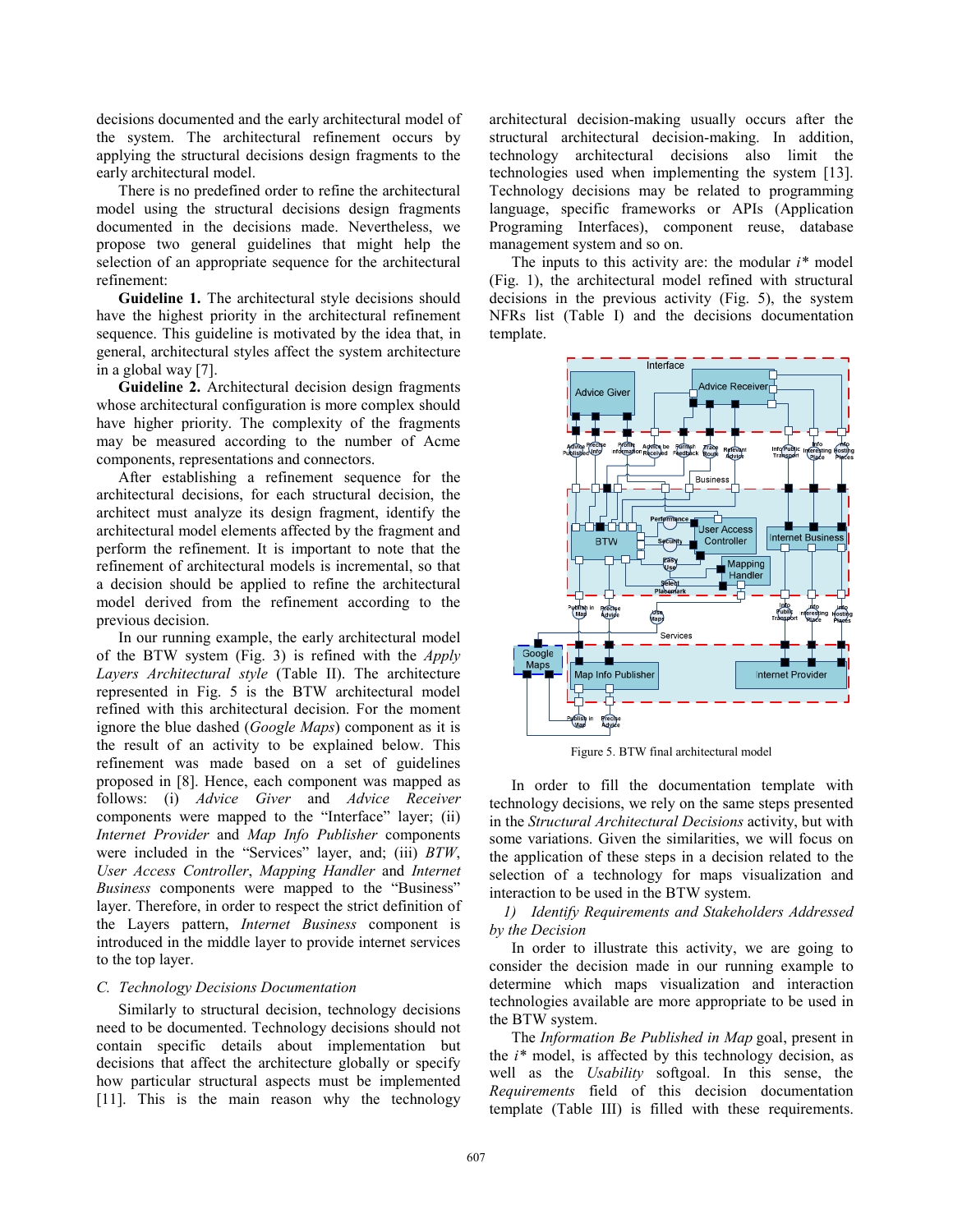Regarding the *Stakeholders* field, as the *Traveller* actor has a dependency relationship with *Usability* softgoal, it is inserted in this field of the documentation template. By analyzing Table I, we have identified that all NFRs are affected by the considered architectural alternatives. This way, the NFRs field of Table III is filled with *Minimize Costs*, *Minimize Development Time* and *Maximize Mashup Engineering*.

## *2) Identify Architectural Alternatives*

In order to illustrate this step to a technology decision, we considered possible alternatives to the maps visualization and interaction technology for the BTW system. In this sense, the available technologies to handle the visualization and interaction of maps that were identified are: *Use Google Maps*, *Use Bing Maps* and *Implement Own Maps Solution.* These alternatives were included in the *Alternatives* field of the documentation template presented in Table III).

| <b>Requirements</b>      | Information be Published in Map; Usability                                                                                                                                                                                                          |
|--------------------------|-----------------------------------------------------------------------------------------------------------------------------------------------------------------------------------------------------------------------------------------------------|
| <b>Stakeholders</b>      | <b>Travellers</b>                                                                                                                                                                                                                                   |
| <b>NFRs</b>              | Minimize Costs, Minimize Development Time, Maximize                                                                                                                                                                                                 |
|                          | Mashup Engineering                                                                                                                                                                                                                                  |
| <b>Alternatives</b>      | Use Google Maps; Use Bing Maps; Implement Own Maps                                                                                                                                                                                                  |
|                          | Solution                                                                                                                                                                                                                                            |
| <b>Rationale</b>         | Use Bing<br>Maps<br><b>Aelp</b><br>Unknoy<br>Yelp.<br>Help<br>Mnimize<br>Maximiz<br>Minimize<br>Mashup<br>Usability<br>Developme<br>Costs<br>nt Time<br>Engineering<br>Jelp<br>mplemen<br>Use Google<br>Own Maps<br>Maps<br>Solution<br><b>Hurt</b> |
| <b>Decision</b>          | Use Google Maps                                                                                                                                                                                                                                     |
| <b>Design Fragment</b>   | Map Info<br>Publisher<br>Google<br>Mapping<br>Handler<br>Maps                                                                                                                                                                                       |
| Group                    | Maps Visualization and Interaction Services                                                                                                                                                                                                         |
| <b>Status</b>            | <b>APPROVED</b>                                                                                                                                                                                                                                     |
| <b>Related Artifacts</b> | BTW Modular i* Model; BTW Acme Model Refined with<br><b>Structural Decisions</b>                                                                                                                                                                    |
| <b>Phase/Iteration</b>   | <b>Architectural Design</b>                                                                                                                                                                                                                         |
| Consequences             | BTW software developers should learn how to use Google<br>Maps API.                                                                                                                                                                                 |
| <b>Dependencies</b>      |                                                                                                                                                                                                                                                     |

Table III – Documentation Template for the *Use Google Maps* Decision

# *3) Perform Contribution Analysis of Alternatives*

At this point, we analyze the contributions from the alternatives to the satisfaction of the softgoals and NFRs, identified in the previous steps. It was identified that the *Use Google Maps* alternative contributes positively to the *Minimize Costs* NFR because the former is a free solution. This alternative also contributes in a positive way to the *Minimize Development Time* NFR, because it is already implemented and has a good documentation, and also

contributes positively to the *Maximize Mashup Engineering* NFR, since it is a service available online. Moreover, *Google Maps* provides an intuitive and easy graphical user interface. Hence it contributes positively to the *Usability* softgoal.

Regarding the *Use Bing Maps* alternative, it contributes positively to the *Minimize Costs* NFR, because it is also a free solution, but it has neutral impact on the *Minimize Development Time* NFR, because its documentation is not satisfactory. Moreover, this alternative contributes in a positive way to the *Maximize Mashup Engineering* NFR, because it is available as an online service as well. At last, the *Use Bing Maps* alternative provides an intuitive and friendly graphical user interface, so that it contributes positively to the *Usability* softgoal. Finally, the *Implement Own Maps Solution* contributes negatively to the *Minimize Costs* NFR, since it is necessary to spend time and people to the development of this solution. It also contributes negatively to the *Minimize Development Time* NFR, because it needs to be implemented from scratch. This alternative also contributes negatively to the *Maximize Mashup Engineering* NFR, because this alternative does not use online services. Moreover, it has an unknown impact on the *Usability* softgoal, since its usability can only be evaluated after its development starts. Please note that in the *Rationale* field of the Table III NFRs and alternatives are both graphically represented as clouds; however, architectural alternatives are represented as clouds with a thicker border.

# *4) Perform Trade-off Analysis of Alternatives*

 This step is concerned with choosing the most suitable alternative regarding the fulfillment of softgoals and NFRs. For doing this, it is required to define the priorities of softgoals and NFRs. In our running example, the *Usability* softgoal and the *Minimize Development Time* NFR have the highest priority. Observing the model present in the *Rationale* field of Table III, we conclude that the *Implement Own Maps Solution* alternative is dismissed because it does not contribute at all to the NFRs/Softgoals. We also can see that the *Use Google Maps* alternative contributes positively to the *Minimize Development Time* NFR, whereas the *Use Bing Maps* alternative contributes neutrally to the same NFR. Regarding the *Usability* softgoal, both remaining alternatives have positive impact on its fulfillment. Thus, we conclude that *Use Google Maps* is the most suitable alternative and it is included in the *Decision* field of the template presented in Table III, whereas the model used to perform this analysis is updated in the *Rationale* field.

# *5) Specify Architectural Decision Design Fragment*

In this step, the design fragment associated with the selected architectural alternative is specified. In general, an architect needs to analyze if an architectural decision produces a design fragment that can affect/modify the structure of the software architecture. However,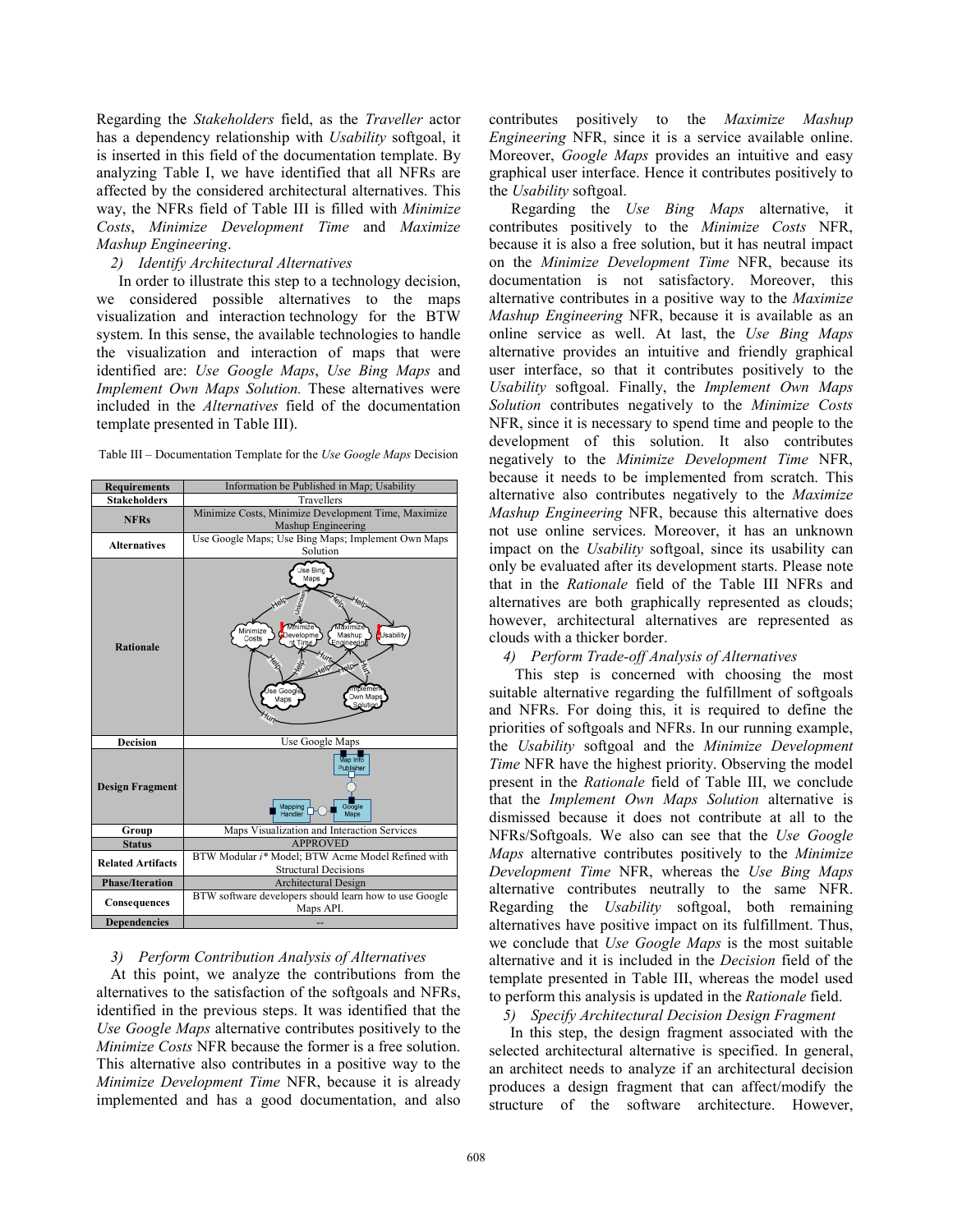depending on the technology decision type, a design fragment can be produced in different ways, or even not be produced at all. Therefore, we do not propose in this step general guidelines to aid the specification of design fragments. In this case, the architect is in charge to specify the design fragment according to each architectural decision made.

The design fragment produced for the *Use Google Maps* decision is presented in the *Design Fragment* field of the documentation template (Table III). This fragment is composed of an architectural configuration that shows how the *Mapping Handler* and *Map Info Publisher* components of the BTW system (previously responsible for addressing the requirements affected by this decision) use the services of the *Google Maps* component.

#### *6) Fill Additional Information*

Finally, in this step, the additional information regarding the technology decision made is filled in the documentation template. Thus, the *Group* field is filled with the requirements group addressed by this architectural decision: *Maps Visualization and Interaction Services*. The *Status* field is filled with the *APPROVED* attribute. The *Related Artifacts* field is filled with the project artifacts involved in this decision: *BTW modular i\* model* and *BTW* Acme *model refined with structural decisions*. The *Phase/Iteration* field is filled with *Architectural Design*. Regarding the *Consequences* field, the decision taken implies that software developers have to learn how to use *Google Maps* services. Finally, it was not identified any dependencies between this decision and others, so that the *Dependencies* field is empty.

## *D. Architecture Refinement With Technology Decisions*

After making and documenting all technology decisions, they are used to refine the architectural model that was previously refined with structural decisions. To perform this refinement, this activity receives as input a set of technology decisions documented in a template and the architectural model obtained from the *Architectural Refinement with Structural Decisions* activity. It is worth noting that only technology decisions that produce a design fragment can be used to refine the architectural model.

As commented before, there is no predefined sequence to apply the architectural decisions in the architectural model refinement. Hence, the architect is in charge of defining this sequence. However, the architect can rely on the Guideline 2 defined in Section B to determine the proper refinement sequence. After doing this, the design fragment of each documented decision has to be analyzed, to identify which parts of the architectural model are going to be affected by them. Then, the refinement can be performed.

As a result, the dashed blue component in Fig. 5 represents the *Google Maps* component that was inserted in the architectural model. The *Map Info Publisher* and

*Mapping Handler* components delegate the responsibility of providing maps visualization and interaction services to the *Google Maps* component.

## V. DISCUSSION

The original Strategy for Transition between REquirements models and Architectural Models (STREAM) [8] is a systematic process aimed to define architectures through a model-driven approach. It strongly relies on transformation rules to incrementally evolve a requirements model in *i\** onto an architectural model. If necessary, this architecture is further detailed through architectural style or refinement patterns application. However, even though STREAM offers a systematic way for deriving architectural models that takes benefits of using goal-oriented models and models transformations, it does not support the documentation of architectural decisions and their rationale.

In order to address this limitation, we defined in this work the STREAM-ADD process. This extended process brings to the original STREAM the benefits of documenting architectural design decisions. Even though we did not perform a thorough evaluation of our process, the results reported by the software architecture literature suggests that documenting architectural decisions compensates by far the extra architectural design effort required to document architectural decisions in this process.

Moreover, our process also allows the early architectural model derived by the application of the two first STREAM activities to be better refined through architectural decisions. The architectural model refinements with structural and technology decisions activities of STREAM-ADD allows the specification of a more complete components-and- connectors architectural view than the original STREAM process.

It is important to note that the new STREAM-ADD process does not aim to systematize the actual decisionmaking. Instead, it provides a set of activities that aid the architect in documenting these architectural decisions. In other words, a software architect can make every architectural decision that she considers necessary but she needs to document the rationale that lead her to make the decision and how this decision affects requirements and architectural models. Nonetheless, as a positive side effect, the documentation steps provide some guidance to the software architecture regarding the decision-making, as it requires the documentation of some elements that could be otherwise overlooked.

In the interest of clarity, the proposed process was sequentially presented, like a waterfall model. However, in fact it was conceived as an iterative and incremental process. For instance, considering the two first activities of the Architectural Model Refinement sub-process in the context of an industrial project, it is more likely that some structural decisions will be documented, and then applied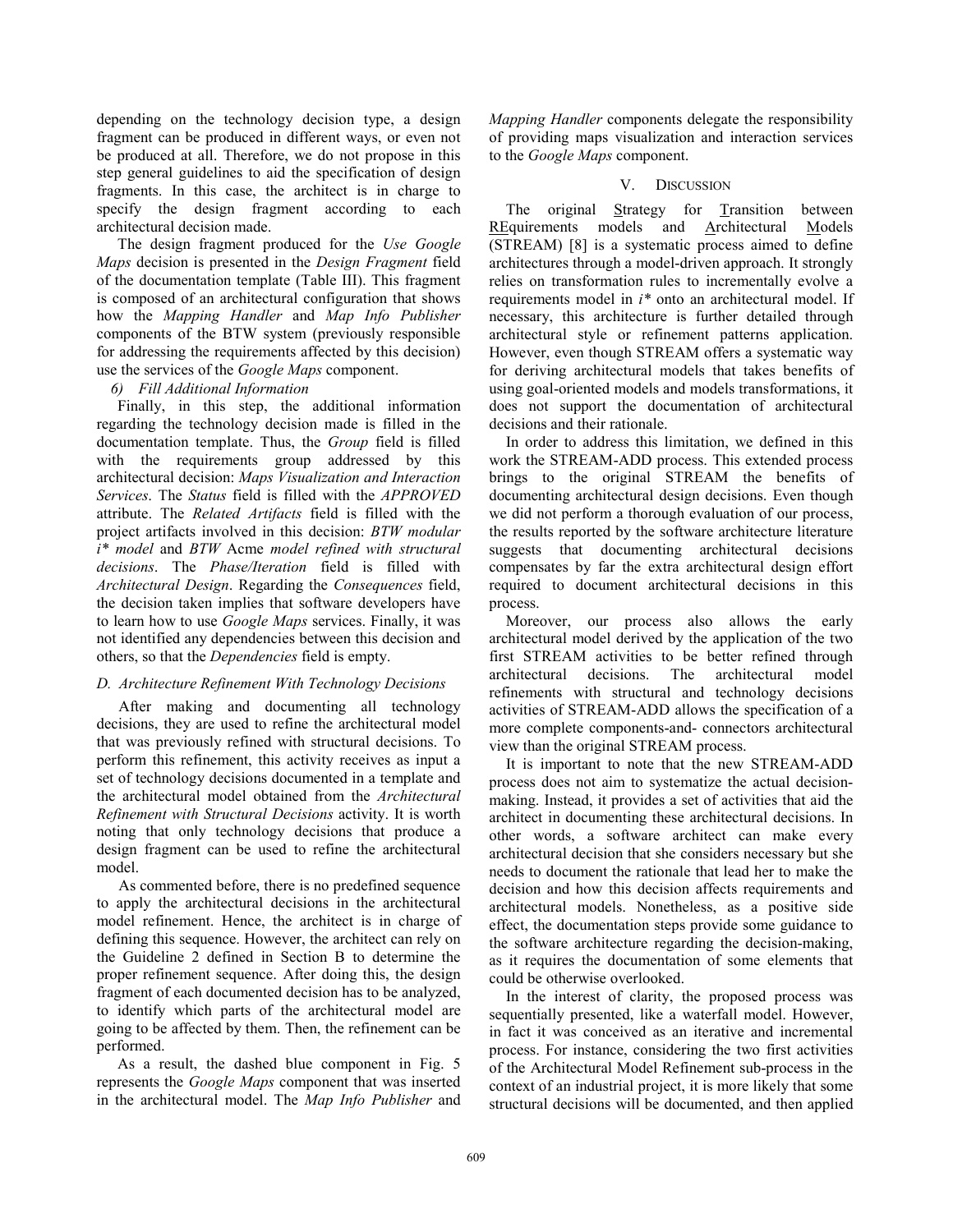to the model. Next, other new structural decisions will be documented, and also applied to the model, so on and so forth.

It is also worth noting that, as in the original STREAM approach, the outcome the process depends on the quality of the input artifacts (e.g., *i\** models). Thus, if poor quality *i\** models are used it is likely that the resulting architectural model derived will also be of poor quality.

In the following sub-section we discuss our approach in comparison with other approaches for architecture derivation from requirements models and for architectural decisions documentation.

## *A. Related Work*

Different strategies, techniques and models can be used when deriving architectures from requirements models. The SIRA approach [6], for instance, uses *i\** models as input, resulting an architectural model using organizational architectural styles. The work by Chung et al. [22] has some similarities with our process, but it lacks the documentation activities that are essential in our proposal. The *UML Components* process [23] proposes a set of activities in order to derive a UML component diagram from use cases models and from a business conceptual model. However, it derives a limited architecture (always in fours layers) and does not allow the structural and technological decision-making. Other approaches that use *i\** modeling language as the starting point of software specification, such as PRIM [24], do not support a systematic transition from requirements specifications to architectural design description.

Silva et al. [25] proposes a set of mapping rules between an aspectual goal model and an aspectual version of Acme. However, it does not support any kind of architectural decision. The CBSP approach [26] creates intermediate models to facilitate the development of architectures from requirements. It lacks proper support for making and documenting technology decisions. Galster et al. [27] defines requirements for architecture derivation processes, based on a review of approaches presented in the literature. Our approach does not properly satisfy the following requirements: underlying formal approach; manage different architectural views; reuse of architectural knowledge; handle different modeling notations. In particular, we plan to tackle the issue related to architectural views in future work.

Architectural design decisions documentation plays a key role in our approach and has been the focus of several studies presented in the literature. Shahin et al. [18] describes a survey on architectural decisions documentation models, which vary on their degree of formality from textual templates to well-defined metamodels. It defines four major elements – decision, constraint, solution, rationale – and eight minor elements – problem, group, status, dependency, artifact, consequence, stakeholder, phase/iteration. All these twelve elements are included in our template. A novel contribution of our paper is the use of goal-based requirements model to drive documentation activities. Moreover, our approach relies on NFR-based models to define the decision rationale, which not only describe the rationale but also may help in the decision-making process. It is worth noting that architectural design decisions documentation is the foundation of architectural knowledge management area, see [3] for some works in this research line.

## VI. CONCLUSIONS

This paper presented STREAM-ADD, a process that extends the original STREAM architectural derivation process in order to create a more complete architectural model by encompassing both the architectural models and the architectural decisions. The first and second activity were maintained as-is from the original STREAM process. In the third activity, the early architectural model generated by models transformations is refined with further architectural decisions.

The third activity was extended by defining a subprocess composed of four sub-activities: the first two are related to the structural architecture, whereas the last two are related to technology decisions-. In order to support the realization of these sub-activities, we presented a set of steps and general guidelines for each activity.

As future work, we expect to develop tool support for our approach. Such a tool would need to support all documentation and modeling activities of the process. We also intend to apply the STREAM-ADD process in the architecture specification of more complex systems, especially in an industrial context.

Our approach still needs to be extended in order to support the systematic specification of other architectural views specification in systematic way, including behavior characteristics of the architecture. Finally, we acknowledge that a thorough experimentation must be performed in order to evaluate and improve the STREAM-ADD process.

## ACKNOWLEDGMENTS

This work has been supported by the Brazilian institutions: Conselho Nacional de Desenvolvimento Científico e Tecnológico (CNPq) and Coordenacão de Aperfeiçoamento de Pessoal de Nível Superior (CAPES).

## **REFERENCES**

- [1] B. Nuseibeh, "Weaving together requirements and architectures," *Computer*, vol. 34, no. 3, pp. 115-119, Mar. 2001.
- [2] J. Castro and J. Kramer, "From software requirements to architectures," in *Proceedings of the 23rd International Conference on Software Engineering*, 2001, p. 764--765.